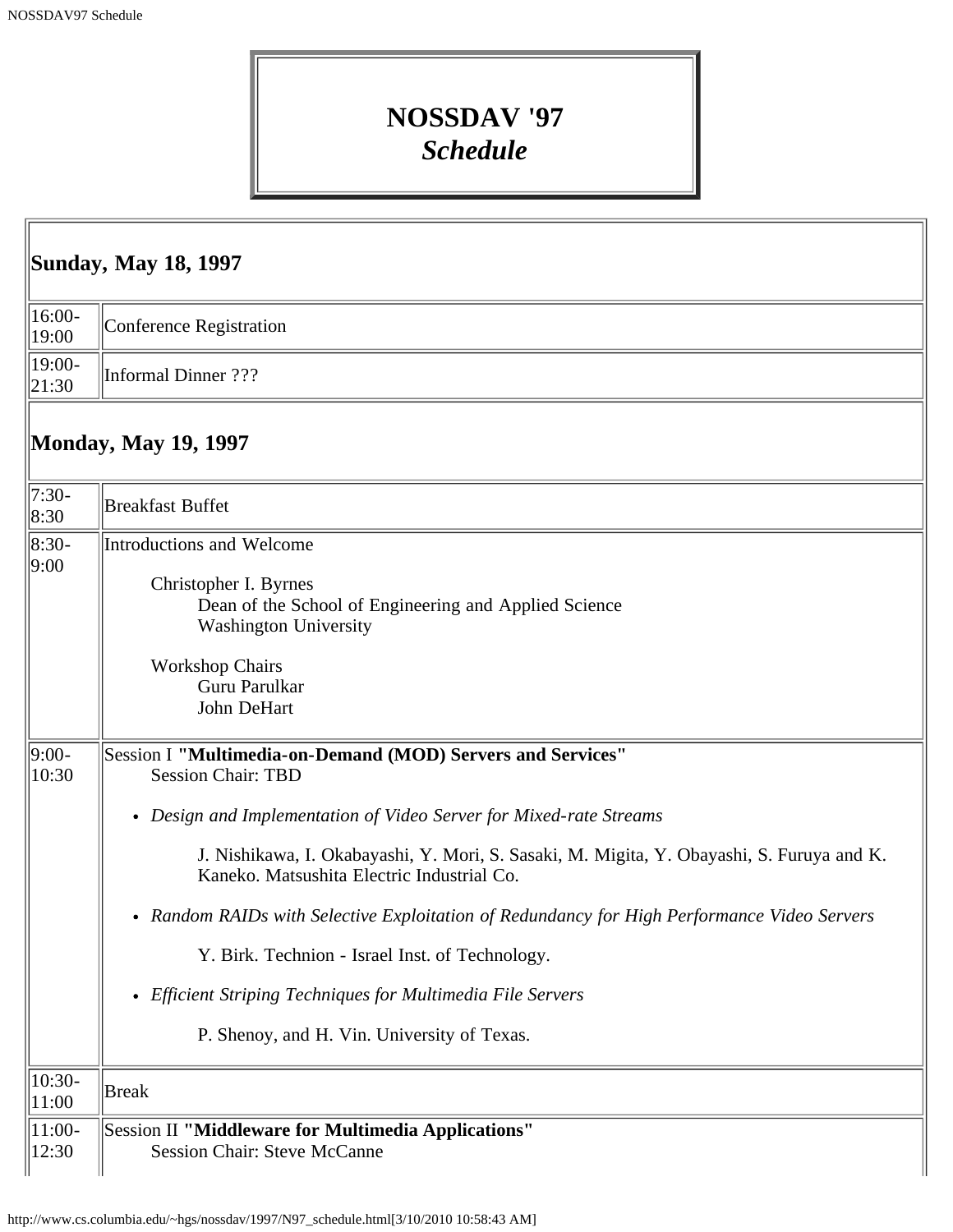|                     | • U of California, Berkeley contribution                                        |
|---------------------|---------------------------------------------------------------------------------|
|                     | • Microsoft contribution                                                        |
|                     | • Intel contribution                                                            |
| $12:30-$<br>13:30   | Lunch                                                                           |
| $13:30-$<br>15:00   | Session III "Networking"<br><b>Session Chair: TBD</b>                           |
|                     | • A Comprehensive Multimedia Control Architecture for the Internet              |
|                     | H. Schulzrinne. Columbia University.                                            |
|                     | • Environments for Active Networks                                              |
|                     | R. Sharma, S. Keshav, M. Wu and L. Wu. Cornell Univeristy.                      |
|                     | • WANDS: Wide-Area Network Delay Simulator                                      |
|                     | M. Borella & A. Sears. DePaul University.                                       |
| $15:00-$<br>15:30   | <b>Break</b>                                                                    |
| $15:30-$<br>17:00   | <b>Session IV "Operating System Optimizations"</b><br><b>Session Chair: TBD</b> |
|                     | • Evaluation of Data Passing and Scheduling Avoidance                           |
|                     | J. Brustoloni and P. Steenkiste. Carnegie Mellon University.                    |
|                     | • User-Safe Devices for True End-to-End QoS                                     |
|                     | I. Pratt. University of Cambridge.                                              |
|                     | • A Fresh Approach to File System Quality of Service                            |
|                     | P. Barham. University of Cambridge.                                             |
| $17:00-$<br>18:00   | <b>Break</b>                                                                    |
| 18:00-<br>20:00     | Banquet                                                                         |
| $ 20:00-$<br> 21:00 | PC/Planning Meeting                                                             |
|                     | <b>Tuesday, May 20, 1997</b>                                                    |
| $7:30-$<br> 8:30    | <b>Breakfast Buffet</b>                                                         |
|                     |                                                                                 |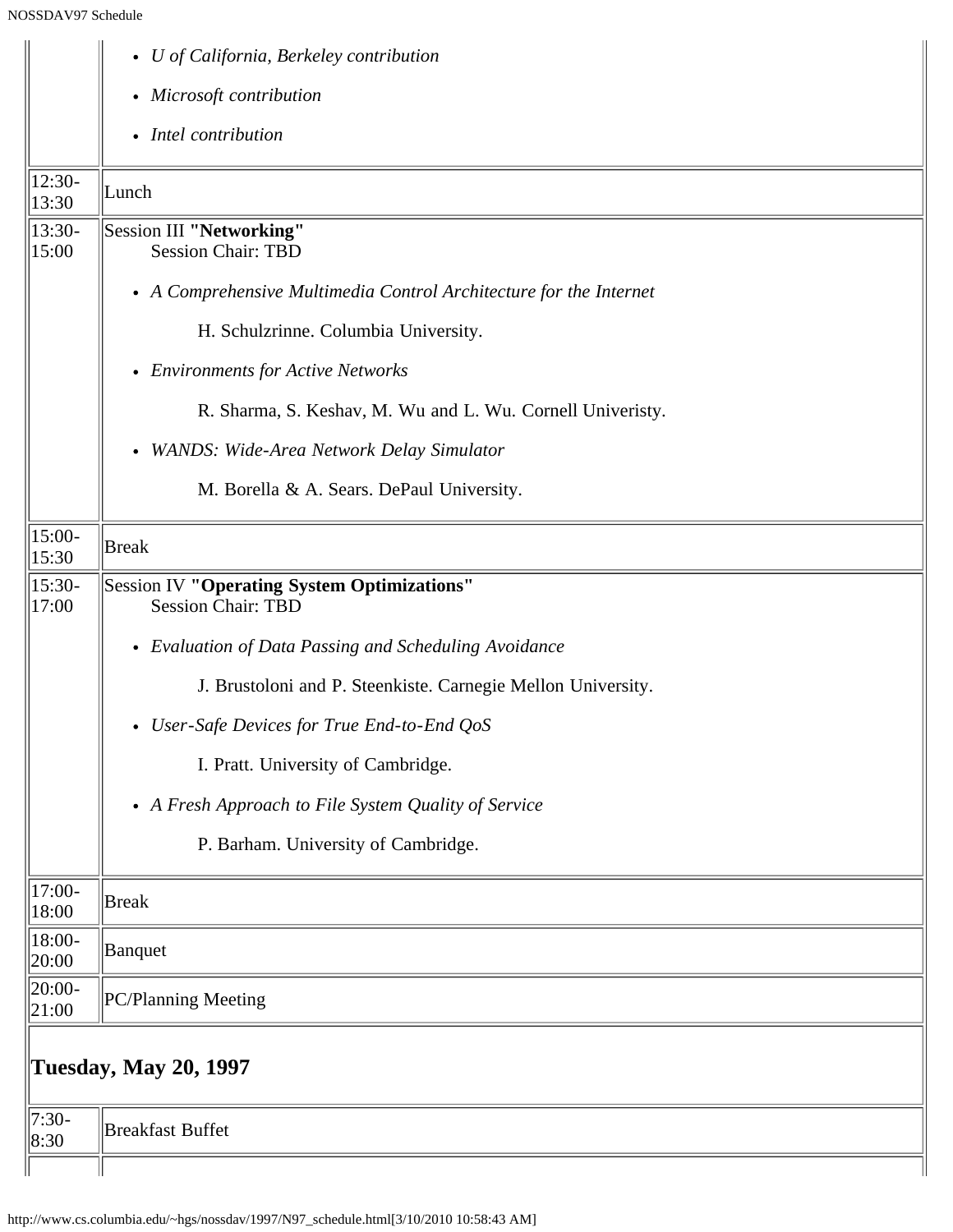| $\ 8:30 -$<br>10:00 | Session V "Mobility and Wireless"<br><b>Session Chair: TBD</b>                             |
|---------------------|--------------------------------------------------------------------------------------------|
|                     | • Mobile Filters: Delivering Scaled Media to Mobile Devices                                |
|                     | A. Balachandran and A. Campbell                                                            |
|                     | • System Support for Mobile Multimedia Applications                                        |
|                     | Inouye, Cen, Walpole                                                                       |
|                     | • On Quality of Service in Mobile Wireless Networks                                        |
|                     | M. Srivastava, P. Mishra                                                                   |
| $10:00-$<br>10:30   | Break                                                                                      |
| $10:30-$<br>12:00   | Session VI "Multicast"<br><b>Session Chair: TBD</b>                                        |
|                     | • Layered Video Multicast with Retransmission (LVRM): Evaluation of Error Recovery Schemes |
|                     | X. Li and M. Ammar. Georgia Institute of Technology.                                       |
|                     | S. Paul and P. Pancha. Bell Laboratories.                                                  |
|                     | • Thin Streams: An Architecture for Multicasting Layered Video                             |
|                     | L. Wu, R. Sharma and B. Smith. Cornell University.                                         |
|                     | • Resilient Multicast Support for Continuous Media Applications                            |
|                     | R. Xu, A. Myers, H. Zhang, R. Yavatkar. Carnegie Mellon University and Intel.              |
| 12:00-<br>13:00     | Lunch                                                                                      |
| 13:00-<br>15:00     | Session VII "Miscellaneous and Short Paper Session"<br><b>Session Chair: TBD</b>           |
|                     | • Service Aggregation Through Rate Adaptation Using a Single Storage Format                |
|                     | Krishnan and Little                                                                        |
|                     | • Practical Experience with a Smoothing Algorithm for Video Streaming                      |
|                     | F. Miller, X. Mei, T. Lam, K. Zhang, and S. Tripathi. University of Maryland.              |
|                     | • A Virtual Network Service for Integrated-Services Internetworks                          |
|                     | L. Delgrossi and Domenico Ferrari. Unversita Cattolica.                                    |
|                     | • Randomized Token Buckets: Reducing the Buffers Required in Multiplexors                  |
|                     | J. A. Fingerhut and G. Varghese. Washington University.                                    |